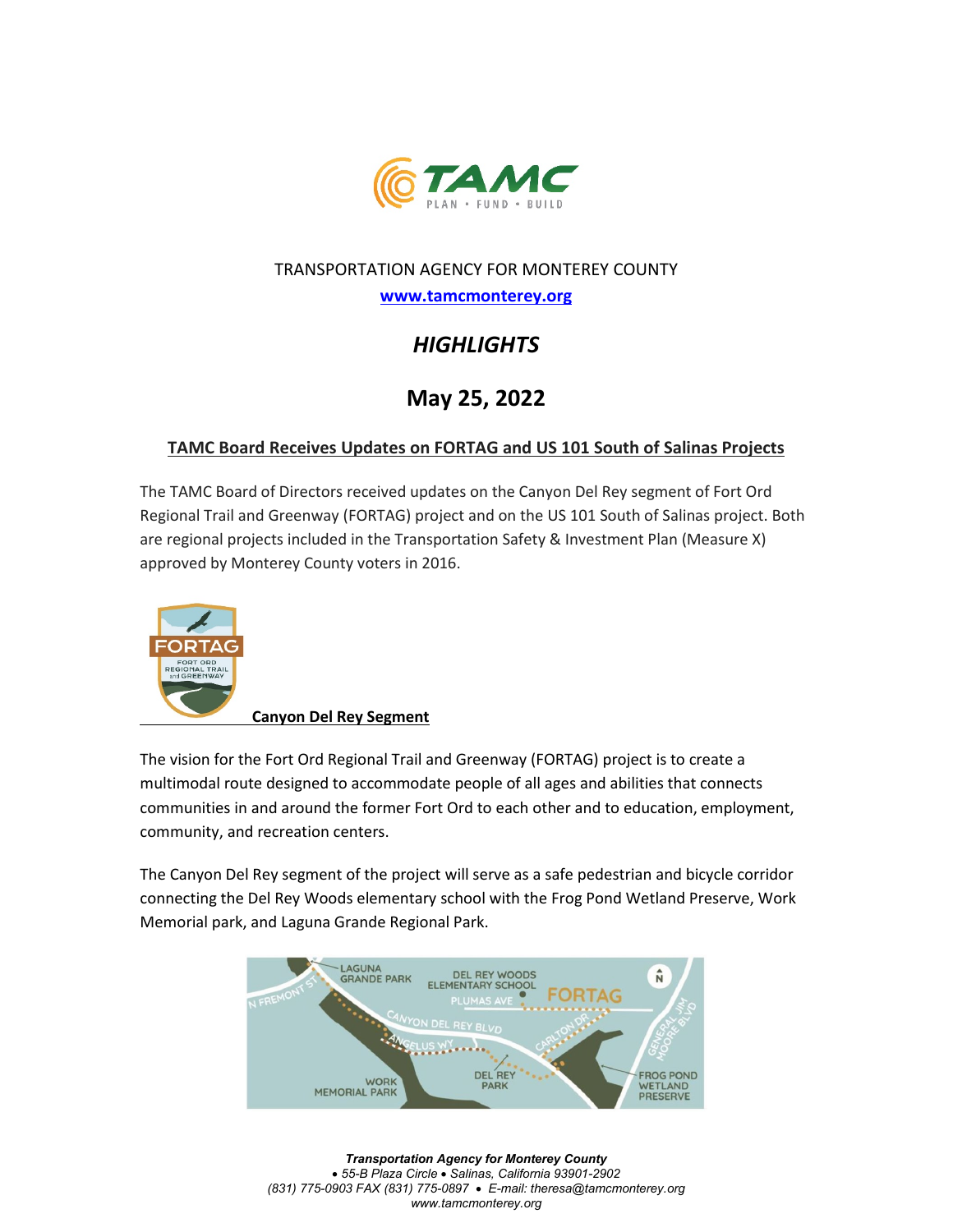Here are the highlights of the presentation:

- The Canyon Del Rey trail segment is currently in final design and has incorporated several modifications to the project in response to feedback from Del Rey Oaks residents to further reduce impacts that do not result in safety or security issues.
- The Cities of Del Rey Oaks and Seaside and the Monterey Peninsula Regional Park District have signed a Master Agreement that supports the current alignment and the Americans with Disabilities Act (ADA) access that the project will provide to the Frog Pond. The agreement also incorporates the findings of the certified environmental impact report that found that the project will not harm sensitive habitat in the Frog Pond Preserve.
- After extensive analysis, the project team reaffirmed the findings from the environmental document that the alternative alignment along State Route 218 is not the safest option and further determined that the State Route 218 alternative would necessitate the reclaiming of public right-of-way along residential backyards, the removal of at least 160 trees, and result in a significantly higher cost due to the installation of large retaining walls and upgrades that would be required to State Route 218.
- The trail includes 9 Improvements based on community feedback:
	- 1. Modified entry to the Safeway Parking lot
	- 2. Added seating plaza in Work Memorial Park
	- 3. Resurfaced tennis courts
	- 4. Incorporated trail into the Butterfly Garden
	- 5. Modified the undercrossing at State Route 218 from Del Rey Park
	- 6. Modified Carlton Drive at State Route 218
	- 7. Modified Carlton Drive corridor
	- 8. Modified parking nodes on Carlton Drive
	- 9. Added tree protections on Carlton Drive

Despite the compromises already made to the project and outreach efforts to listen to the community, a group of Del Rey Oaks citizens collected enough signatures to have a ballot initiative placed on the June 7, 2022, election to restrict bicycle trails in Del Rey Oaks to State Route 218, General Jim Moore Boulevard, and South Boundary Road.

Pending the results of the June 7th elections, final design and right-of-way certification are anticipated for completion by Spring 2023, and construction is scheduled to start thereafter.

Map website: FORTAG – [State Route 218 / Canyon Del Rey Segment Map](https://tamc.novusagenda.com/AgendaWeb/AttachmentViewer.ashx?AttachmentID=4270&ItemID=3371)

Project website:<https://www.fortag-canyondelrey.com/>